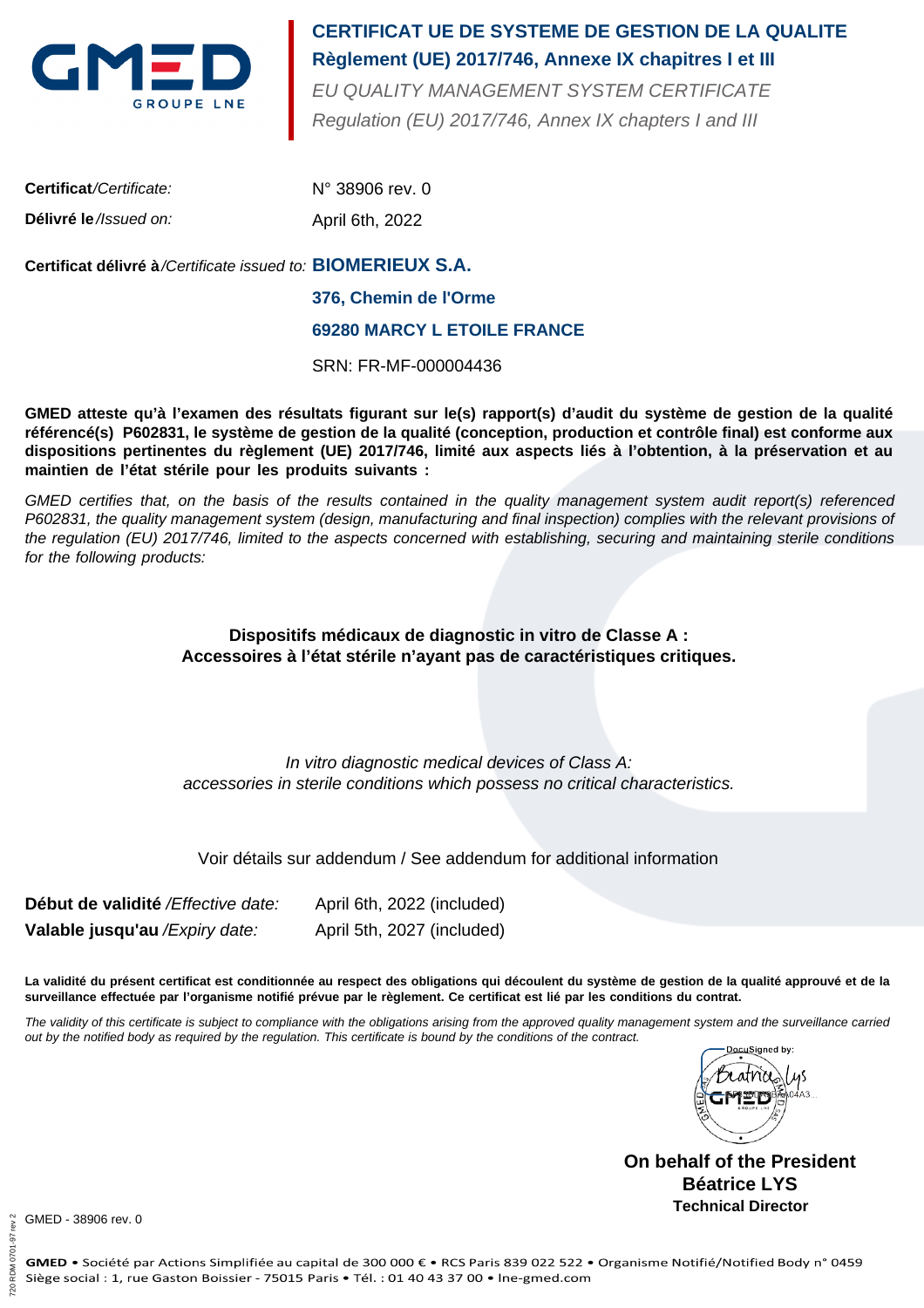

# **Addendum au certificat n° 38906 rev. 0** *Addendum of the certificate n° 38906 rev. 0* Dossier / *File N° P602831* Page 1/2

- **1. Le cas échéant, le nom et l'adresse du mandataire /** *If applicable, the name and address of the authorised representative:* Non applicable / *Non applicable*
- **2. Identification des sites /** *Identification of sites:* BIOMERIEUX S.A. - 376 Chemin de l'Orme - 69280 MARCY L'ETOILE – FRANCE BIOMERIEUX S.A. - Avenue des Bergeries - 01150 SAINT VULBAS - FRANCE
- **3. Identification des dispositifs /** *Identification of devices:*

|                        | Références   |                                                                                                                                                                           | Classe du     |
|------------------------|--------------|---------------------------------------------------------------------------------------------------------------------------------------------------------------------------|---------------|
| Nom commercial         | commerciales | Destination                                                                                                                                                               | DM DIV        |
| Commercial name        | Commercial   | Intended use                                                                                                                                                              | <b>IVD MD</b> |
|                        | references   |                                                                                                                                                                           | Class         |
| <b>SALINE SOLUTION</b> | 423520       | Saline solution is used for manual preparation of organism suspensions, prior to<br>identification and antimicrobial susceptibility processing with VITEK® 2 instruments. | A sterile     |
| SALINE SOLUTION        | 423718       | Saline solution is used for manual preparation of organism suspensions, prior to                                                                                          | A sterile     |
|                        | 423719       | identification and antimicrobial susceptibility processing with VITEK® 2 instruments.                                                                                     |               |

#### **4. Historique du certificat /** *Certificate history:*

| Référence au certificat précédent     | Date de délivrance              | Modifications apportées         |
|---------------------------------------|---------------------------------|---------------------------------|
| Reference to the previous certificate | Date of issue                   | Identification of the changes   |
| Non Applicable / Not applicable       | Non Applicable / Not applicable | Non Applicable / Not applicable |

**5. Le cas échéant, les informations spécifiques relatives aux limitations de la validité du certificat /** *If applicable, specific information relating to the limitations to the validity of the certificate:* Non Applicable / *Not applicable*



**On behalf of the President Béatrice LYS Technical Director**

720 RDM 0701-73 rev 2 du 25/11/2021

GMED . Société par Actions Simplifiée au capital de 300 000 € . RCS Paris 839 022 522 . Organisme Notifié/Notified Body n° 0459 Siège social : 1, rue Gaston Boissier - 75015 Paris · Tél. : 01 40 43 37 00 · Ine-gmed.com